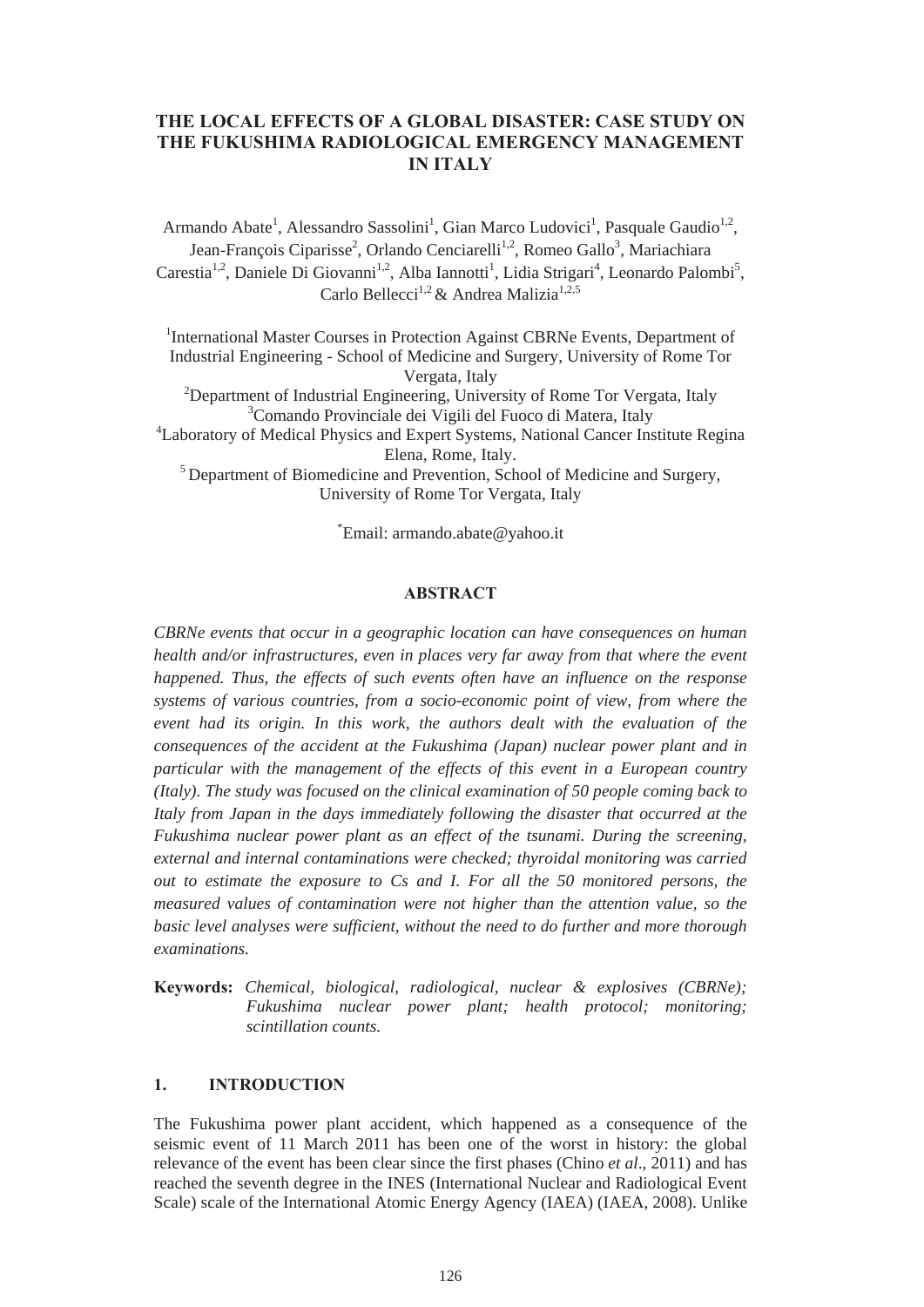the Chernobyl disaster of 1986, in Fukushima, there was no direct damage to the reactor and thus, there was no huge emission of transuranic elements in the environment.

The diffusion of radioactive nuclei in the environment has mainly concerned cesium and iodine (Katata *et al.*, 2012; Terada *et al.*, 2012), whose effects have been measurable on a global scale (for example by the European net) (Masson *et al.*, 2011). As a result of the great media interest, one of the indirect consequences of the event has been called "iodine rush" (Durigon & Kosatsky, 2012), i.e. a rush to purchase iodine doses to use as a preventive prophylaxis to contrast the accumulation of radioactive iodine in the human body. This rush happened although the excessive consumption of iodine by a healthy person was not recommended by World Health Organization (WHO), as it can cause serious health problems (Pennington, 1990).

The Fukushima accident, because of its geographical location, has been made global because it has involved a highly industrialized and interconnected country, so the people coming from other nations, when they returned to their homeland, weighed on the local health systems. The Fukushima accident is an example of how a chemical, biological, radiological, nuclear and explosive (CBRNe) event can have a global relevance and several local effects. The preparedness in the management of such emergencies cannot be abstract. In addition to technical points of view (Malizia *et al.*, 2012, 2014; Gallo *et al.*, 2013; Cacciotti *et al.*, 2014; Sassolini *et al.*, 2014; Di Giovanni *et al.*, 2014, Pirelli *et al.*, 2014), psychological perspective is also important, as the recent Ebola epidemic has demonstrated (Cenciarelli *et al.*, 2014, 2015a, 2015b).

The aim of this work is to illustrate the protocol concerning the management of the Italian citizens coming back from Japan in the weeks which immediately follow the accident, and to report and study the results of analyses that were carried out.

# **2. MATERIAL AND METHODS**

# **2.1 Control Protocol**

On 25 March 2011, the Italian Ministry of Health regulated the care pathway for people coming back from Japan (Ministry of Health, 2011). The activities, carried out by Reference Centers, were monitored in collaboration with the National Institute of Health, in order to harmonize and rationalize the response. The procedures were developed to respond to citizens that voluntary went to the hospitals previously identified by the Regions as reference centers.

In the document issued from the Italian Ministry of Health, three situations were considered, depending on the distance from the area where the people had stayed/transited to the epicentre of the disaster: a) distance greater than 80 km; b) distance less than 80 km; c) close to the epicentre. It is important to recall that the recommendations of WHO, at the moment of the publication of the document, foresaw the need of controls after the return from Japan exclusively for those who had stayed/transited in the surroundings of the power plant and inside the evacuation zone (20 km) (Ministry of Health, 2011).

In case (a), the protocol does not foresee radiometric or dosimetric examinations on the person, but it just suggests giving information and an adequate psychological support. The latter tends to reduce anxiety by means of a correct communication on the absence of an exposure to radioactivity higher than that to the natural one.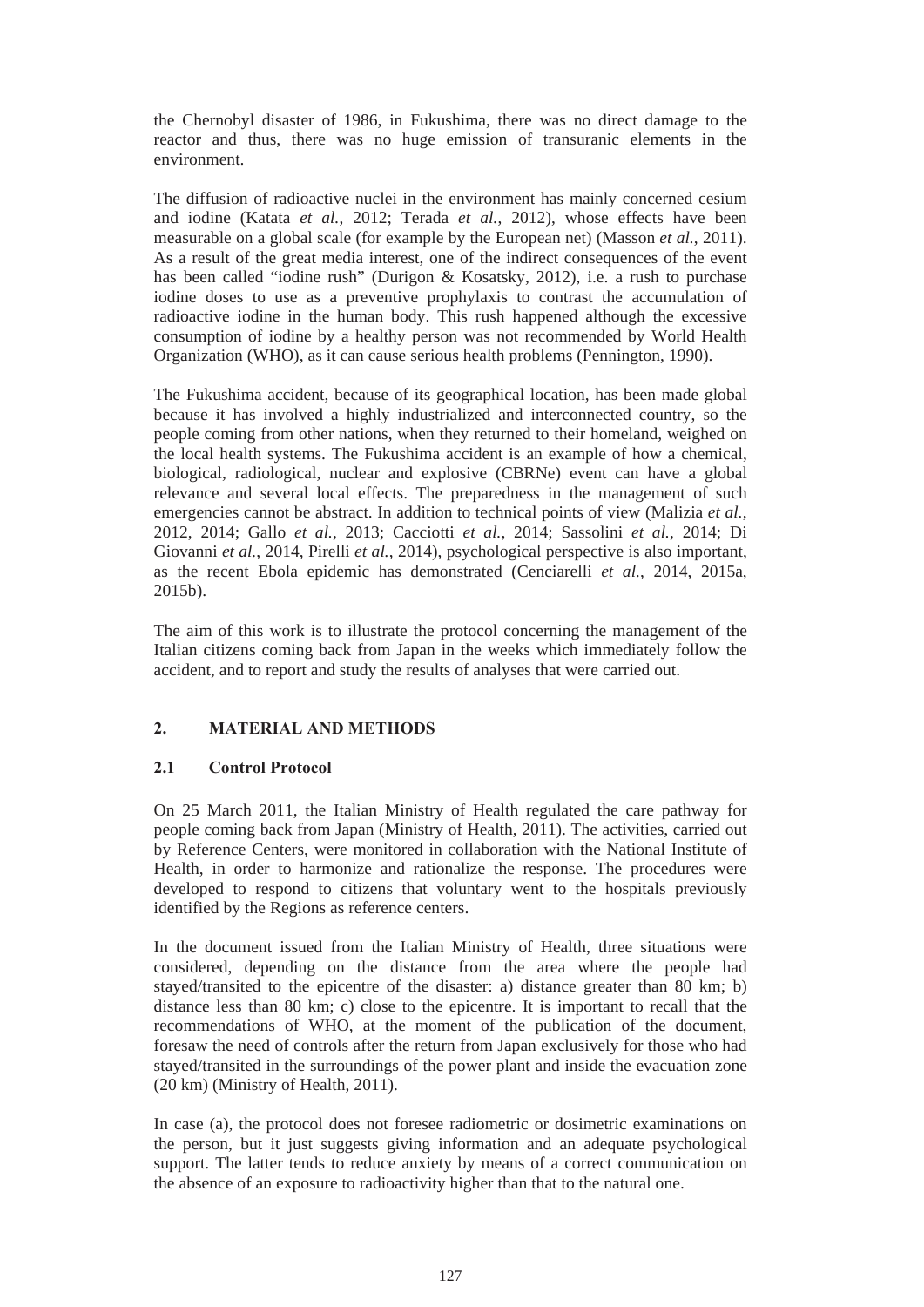In case (b), the protocol foresees the gathering of information and an instrumental evaluation of the eventual exposure, by following these steps: 1) Taking charge using the structure individuated by the Health Direction (for example, nuclear medicine, first aid, etc.); 2) Gathering of information on: place of origin, duration of permanence in the area, time elapsed since the re-entry into Italy (to be excluded if longer than 30 days), eventual data on thyroidal and renal activity, alimentary habits, eventual ingestion of iodine or medicine against thyroidal pathology, and eventual recent medical treatments by administration of radioactive nuclei; 3) Carrying out experimental survey. The results of these controls will then be communicated to the National Health Institute (ISS, *Istituto Superiore di Sanità*) for the formation of a national information archive.

In case (c), which should already have been treated by the local authorities, the protocol foresees to gather more detailed information about the place, the exposure duration and the modality of staying in the surroundings of the nuclear power plant, and about what happened between the period during which the person stayed in that area and the request of controls in the hospital. Further instrumental examinations can be done. In cases where the results of these medical surveys indicated a risk for health, the recovery in a hospital and the start of appropriate medical treatment will be initiated.



**Figure 1: Path scheme for returning people from Japan with suspected radioactive contamination.** 

## **2.2 Instrumental Measurements**

The radiometric measurements suggested by the protocol follow the guidelines elaborated in the frame the IDEAS Project (EU  $5<sup>th</sup>$  Framework Programme) (Doerfel *et al.*, 2006) for the estimation of the absorbed radioactivity dose on the basis of individual monitoring data. The guidelines are based on three fundamental principles: harmonization, accuracy and proportionality. Following these principles, the guidelines use measurement levels to estimate the yearly taken dose, considering values ranging from 0.1 to 6 mSv.

Each measurement level is characterized by specific procedures. At the laboratory where this work was carried out, in order to evaluate the measurement level, the measurements described in the paragraphs below have been done.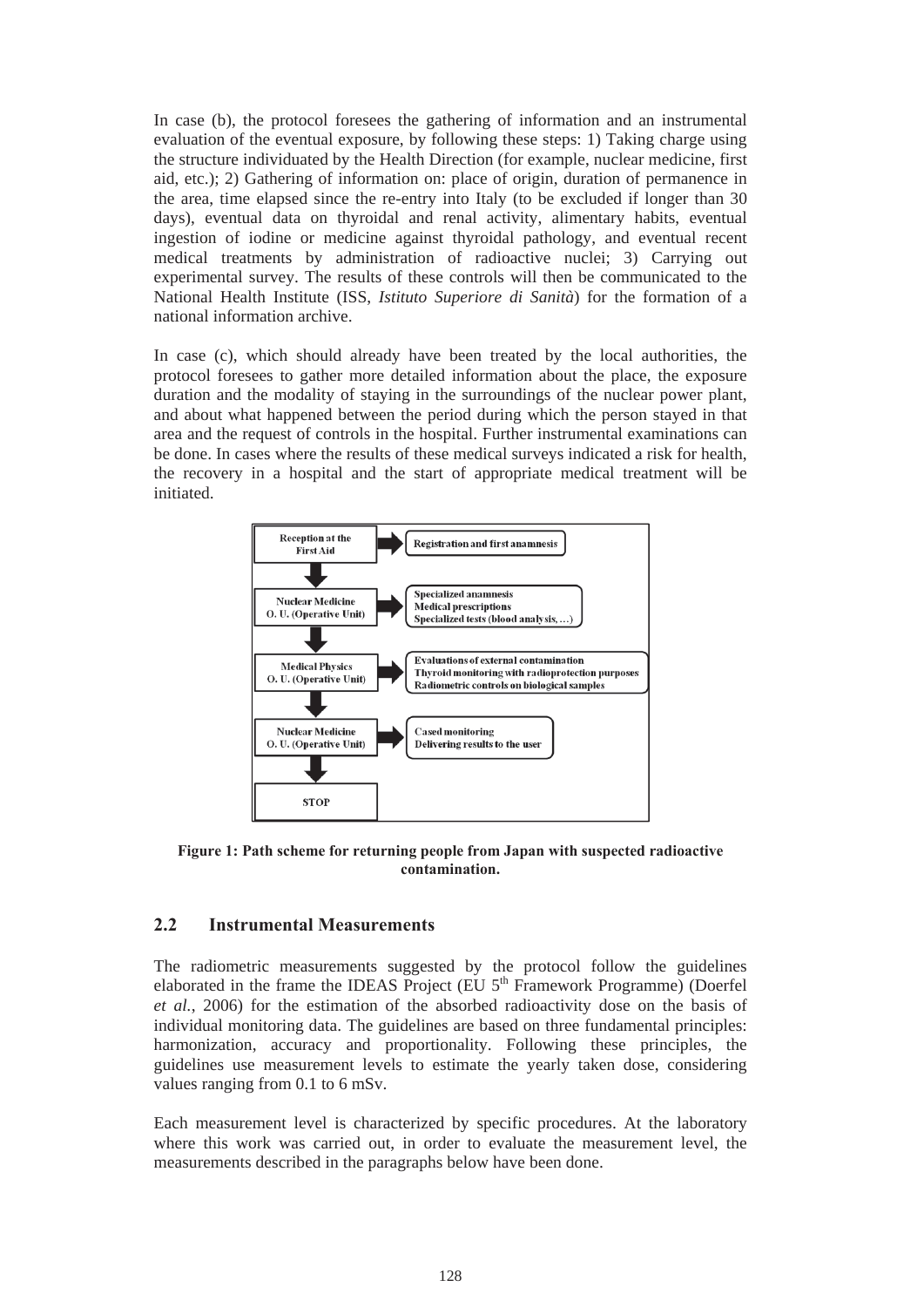## **2.2.1 Verification of the External Contamination**

Measurement of the dose rate in contact with the whole body; for the verification of the external contamination, in Antero-Posterior (AP) and Postero-Anterior (PA) projections, an environmental ionisation camera Inovision Victoreen, model 451P\_DE\_SI\_RYR s/n 009 (Fluke) was used.

#### **2.2.2 Thyroidal Monitoring**

The measurement of the absorption by the thyroid with an external scintillation probe was done to estimate the exposure to Cs and I by the recording of the scintillation counts obtained by a Atomlab 950 Biodex Medical System s/n 1194013 system, which is constituted by a NaI(Tl) scintillator.

In both cases, a measurement of the environmental radioactivity has been done in the measurement room, with the following settings:

- Window for  $^{131}I$  (309-420 keV) with the probe set at 20 cm from the thyroid and with an acquisition time equal to 5 min;
- Window for  $137Cs$  (560-759 keV) with the probe set at 2 m from the patient sitting down and with an acquisition time equal to 5 min.

As foreseen by the 0 Level of the IDEAS guidelines, it has been verified that the yearly absorbed dose does not exceed the reference value of 0.1 mSv. To this end, in the case of the measurement of the counts performed with the Atomlab 950 system, a procedure to convert the number of counts in the taken dose was applied.

Thus, the constancy of the conversion ratio between the number of counts and the radioactivity was calculated. By a range of measurements of the activity of known sources, the following conversion value from counts per second (cps) to activity (Bq) was estimated:

$$
6,091 \text{ cps} \to 37 \text{ KBq} = 37,000 \text{ Bq}
$$
 [1]

Based on this:

$$
A(Bq) = \frac{37000}{6091} \text{cps} = 6.07 \text{cps} = 0.101 \text{cpm}
$$
 [2]

After having done that, the absorption curve of  $^{131}I$  versus the thickness of a Plexiglas sheet put in front of a source whose activity is known was determined. Plexiglas is considered as a material tissue-equivalent. Considering that the mean depth of the thyroid can be estimated to 1.75cm, the attenuation value of 0.75 can be obtained from the curve shown in Figure 2.

Taking into account the attenuation value  $(= 0.75)$ , the following conversion value was obtained:

$$
A(Bq) = \frac{0.101}{0.75} \, \text{cpm} = 0.135 \, \text{cpm} \tag{3}
$$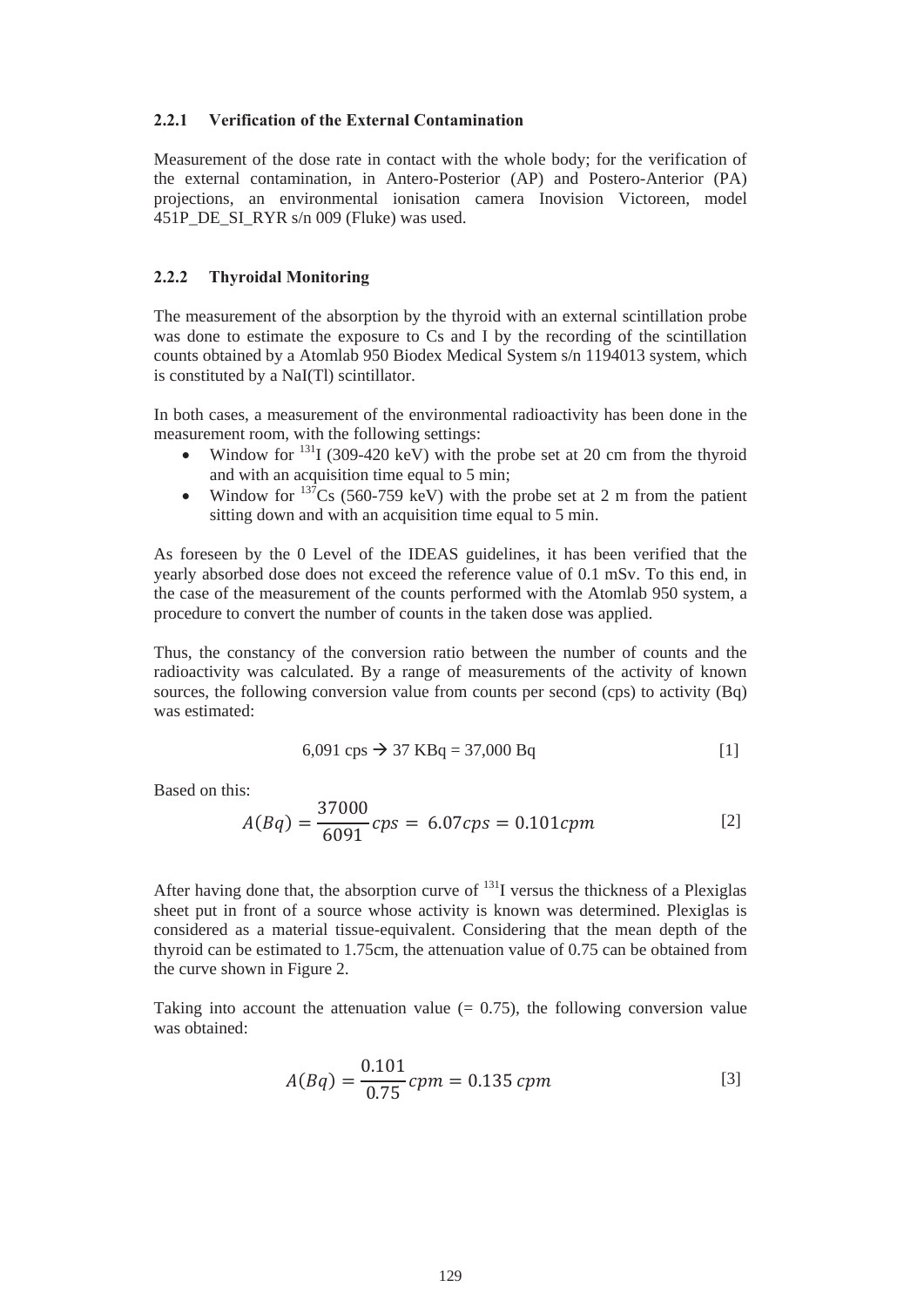

Figure 2: Absorption curve of <sup>131</sup>I versus thickness.

The yearly effective dose was calculated from the expression:

$$
\sum_{j} h(g)_{j, ina} J_{j, ina} \tag{4}
$$

where:

 $h(g)_{j, ina}$  is the committed effective dose per introduction of the radio nucleus j  $\left(\frac{sv}{Bq}\right)$ that is inhaled by a person belonging to the age group  $g$  and  $J_{j,ina}$  is the introduction by means of inhalation of the radio nucleus *j* (Bq).

#### **3. RESULTS AND DISCUSSION**

In this section, the results of the radiometric measurements carried out in March 2011 on 50 people in Italy coming back from Japan are presented. The results of the verification of the external contamination using an ionisation camera are reported in Figure 3. The maximum measured value of external contamination is equal to 0.6 ȝSv/h and the normalization from the background values does not exceed, except in a few cases, the background level itself. In those rare cases where the difference was greater than twice the background value, the measures were not considered to be high enough to proceed to a phase of more thorough analysis.



**Figure 3: Ratio between external contamination and environmental radioactivity (normalized values).**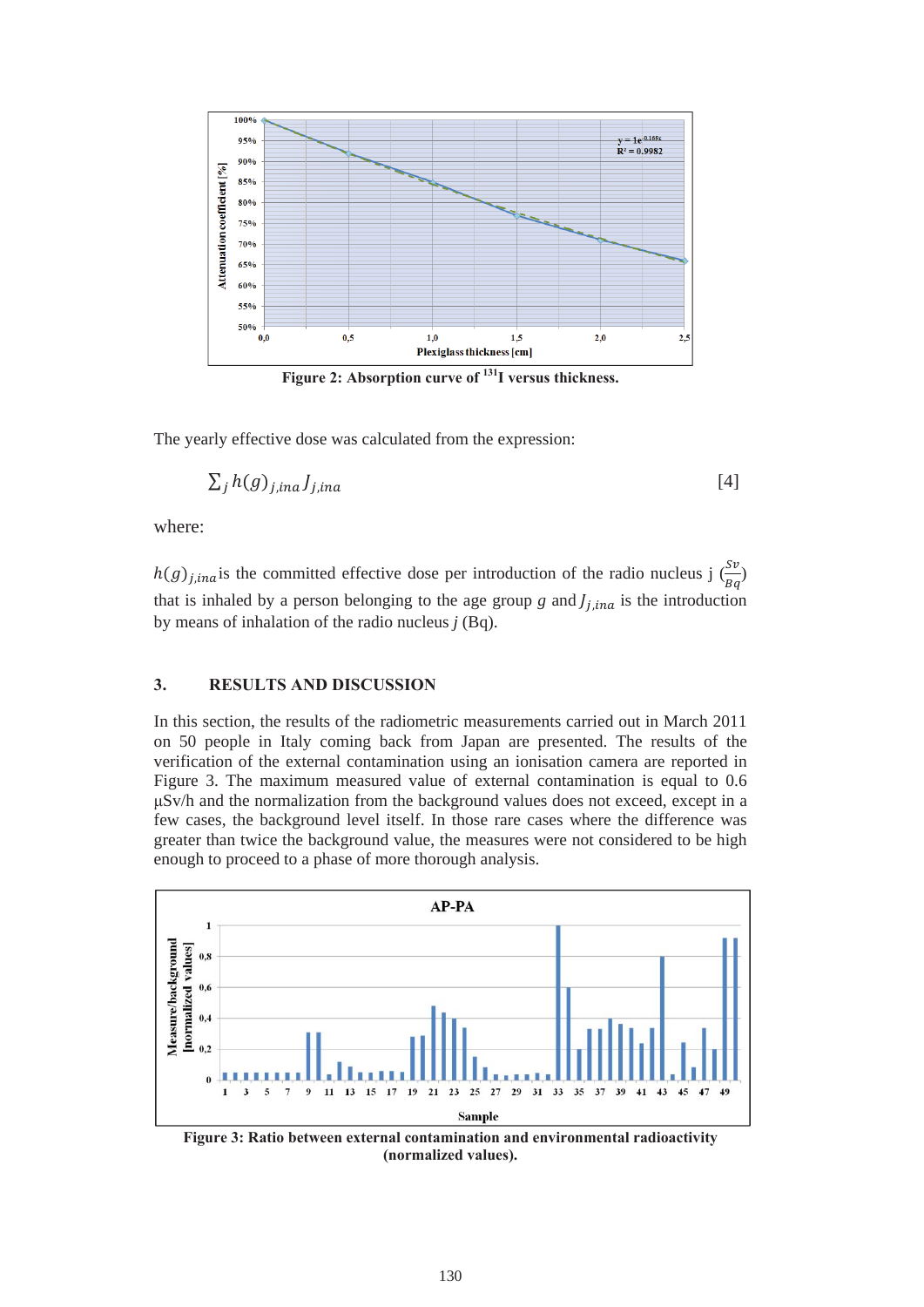The results of the thyroidal counts for the  $131$  estimated annual dose with respect to the background are shown in Figure 4. The measured values are practically comparable to the ones caused by the natural background. In the case of the measurement with the whole body in order to estimate the contamination from  $137Cs$ , on the basis of the obtained results for thyroid, the measures with difference with respect to the background were analysed and a reference threshold of 1.5 times the background was set. In Figure 5, it is shown that this value has never been exceeded.



Figure 4: Ratio between the estimated annual taken dose of <sup>131</sup>I and the one due to **natural background (normalized values).** 



**Figure 5: Ratio between the number of scintillation counts per minute measured for 137Cs and the ones due to background.** 

## **4. CONCLUSION**

In this work, the monitoring activity carried out by a medical physics laboratory in Italy after the Fukushima disaster in Japan has been presented. As shown from the results, for all the 50 monitored people, the measured values of contamination were not higher than the attention value, so the basic level analyses have been sufficient, without the need to do further and more thorough examinations. However, in the opposite case, as foreseen by the IDEAS guidelines, more accurate examinations would have been done with methods such as gamma spectrometry of urine and faeces, which would have made it possible to evaluate in a more precise manner the absorbed dose. In the case that it would have been necessary, on the basis of the results obtained in the second phase, models and mathematical expressions with the corresponding values of the parameters as suggested by the IDEAS guidelines will be used, in order to satisfy the fundamental harmonization principle.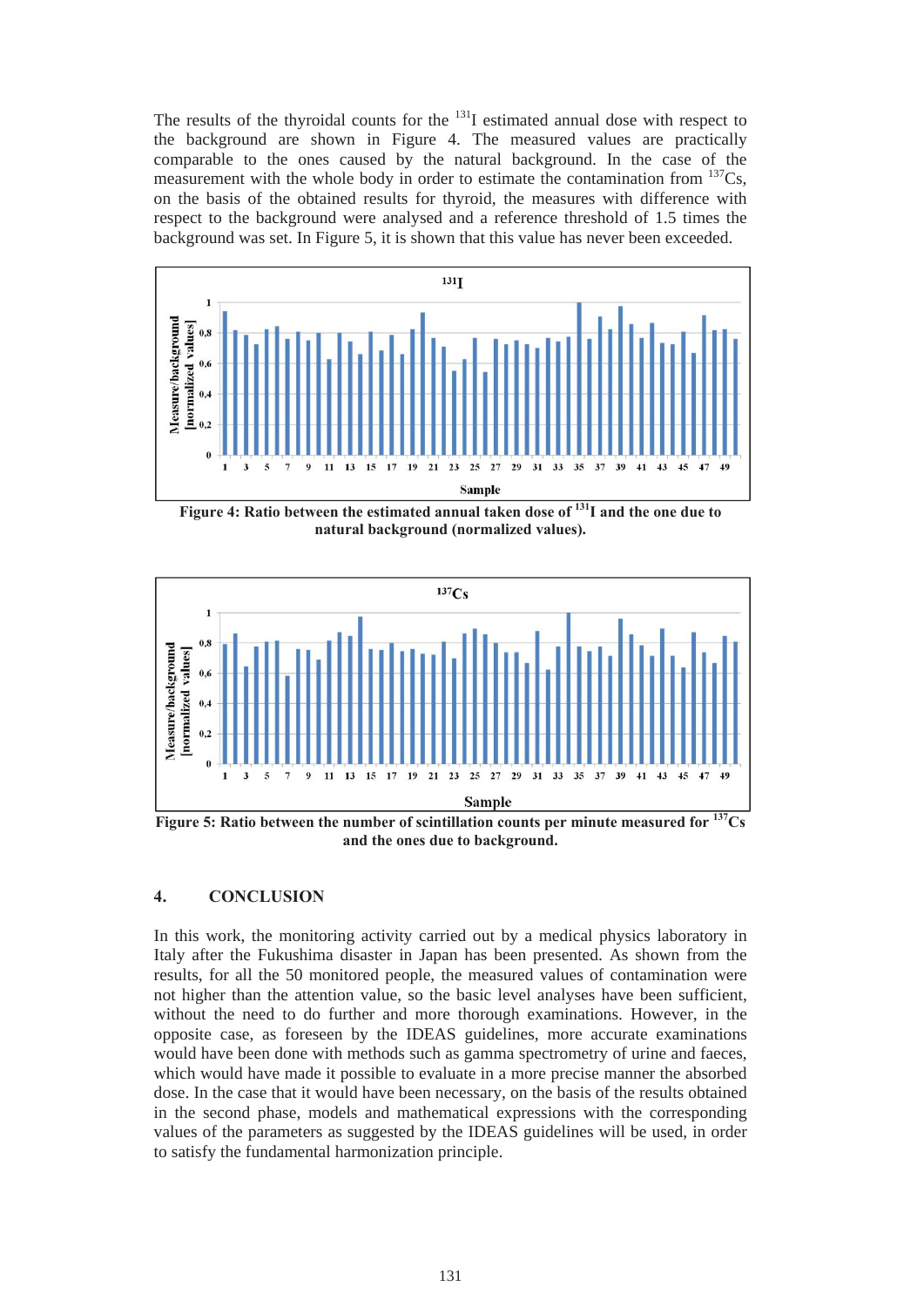### **ACKNOWLEDGMENT**

Special acknowledgement for the realization of this work goes to the International Master Courses in Protection Against CBRNe Events (http://www.mastercbrn.com).

#### **REFERENCES**

- Cacciotti, I., Aspetti, P.C., Cenciarelli, O., Carestia, M., Di Giovanni, D., Malizia, A., D'Amico, F., Sassolini, A., Bellecci, C. & Gaudio, P. (2014). Simulation of Caesium-137 ( $137 \text{Cs}$ ) Local Diffusion as a Consequence of the Chernobyl Accident Using Hotspot.*Defence S&T Tech. Bull,* **7**:18-26.
- Cenciarelli, O. Pietropaoli, S, Frusteri, L., Malizia, A., Carestia, M., D'Amico, F., Sassolini, A., Di Giovanni, D., Tamburrini, A.,Palombi, L., Bellecci, C. & Gaudio, P. (2014). Biological emergency management: the case of Ebola 2014 and the air transportation involvement. *J. Microb. Biochem. Technol.*, **6**:247- 253.
- Cenciarelli, O., Gabbarini, V., Pietropaoli, S., Malizia, A., Tamburrini, A., Ludovici, G.M., Carestia, M., Di Giovanni, D., Sassolini, A, Palombi, L., Bellecci, C., & Gaudio, P. (2015a). Viral bioterrorism: learning the lesson of Ebola virus in West Africa 2013-2015. *Virus Res.*,**210**:318-326.
- Cenciarelli, O., Pietropaoli, S., Malizia, A., Carestia, M., D'Amico, F., Sassolini, A., Di Giovanni, D., Rea, S., Gabbarini, V., Tamburrini, A., Palombi, L., Bellecci, C., & Gaudio, P. (2015b). Ebola virus disease 2013-2014 outbreak in West Africa: An analysis of the epidemic spread and response. *Int. J. Microbiol.*, article ID 769121.
- Chino, M., Nakayama, H., Nagai, H., Terada, H., Katata, G. & Yamazawa, H. (2011). Preliminary estimation of release amounts of  $^{131}I$  and  $^{137}Cs$  accidentally discharged from the Fukushima Daiichi nuclear power plant into the atmosphere. *J.Nucl.Sci.Tech.*, **48**:1129-1134.
- Di Giovanni, D., Luttazzi, E., Marchi, F., Latini, G., Carestia, M., Malizia, A., Gelfusa, M., Fiorito, R., D'Amico, F., Cenciarelli, O., Gucciardino, A., Bellecci, C., & Gaudio, P. (2014). Two realistic scenarios of intentional release of radionuclides (Cs-137, Sr-90)–the use of the HotSpot code to forecast contamination extent. *WSEAS Trans. Environ. Dev.*, **10**:106-122.
- Doerfel, H., Andrasi, A., Bailey, M., Berkovski, V., Blanchardon, E., Castellani, C. M., Hurtgen, C., LeGuen, B., Malatova, I., Marsh, J., & Stather, J. (2006). *General Guidelines for the Estimation of Committed Effective Dose from Incorporation Monitoring Data*. IDEAS-EU Project: Contract No. FIKR-CT2001-00160), Forschungszentrum Karlsruhe.
- Durigon, M., & Kosatsky, T. (2012). Calls managed by the BC Drug and Poison Information Centre following the 2011 nuclear reactor incident at Fukushima, Japan. *Can.Pharm.J.*, **145**: 256-258.
- Gallo, R., De Angelis, P., Malizia, A., Conetta, F., Di Giovanni, D., Antonelli, L., Gallo, N., Fiduccia, A., D'Amico, F., Fiorito, R., Richetta, M., Bellecci, C., & Gaudio, P. (2013). Development of a georeferencing software for radiological diffusion in order to improve the safety and security of first responders. *Defense S&T Tech. Bull.,* 6:21-32.
- International Atomic Energy Agency (IAEA). (2008). The international nuclear and radiological event scale. In *Information Series*, International Atomic Energy Agency, Vienna, Austria, pp 4.
- Katata, G., Ota, M., Terada, H., Chino, M., & Nagai, H. (2012). Atmospheric discharge and dispersion of radionuclides during the Fukushima Dai-ichi Nuclear Power Plant accident. Part I: Source term estimation and local-scale atmospheric dispersion in early phase of the accident. *J.Environ.Radioact.*, 109:103-113.